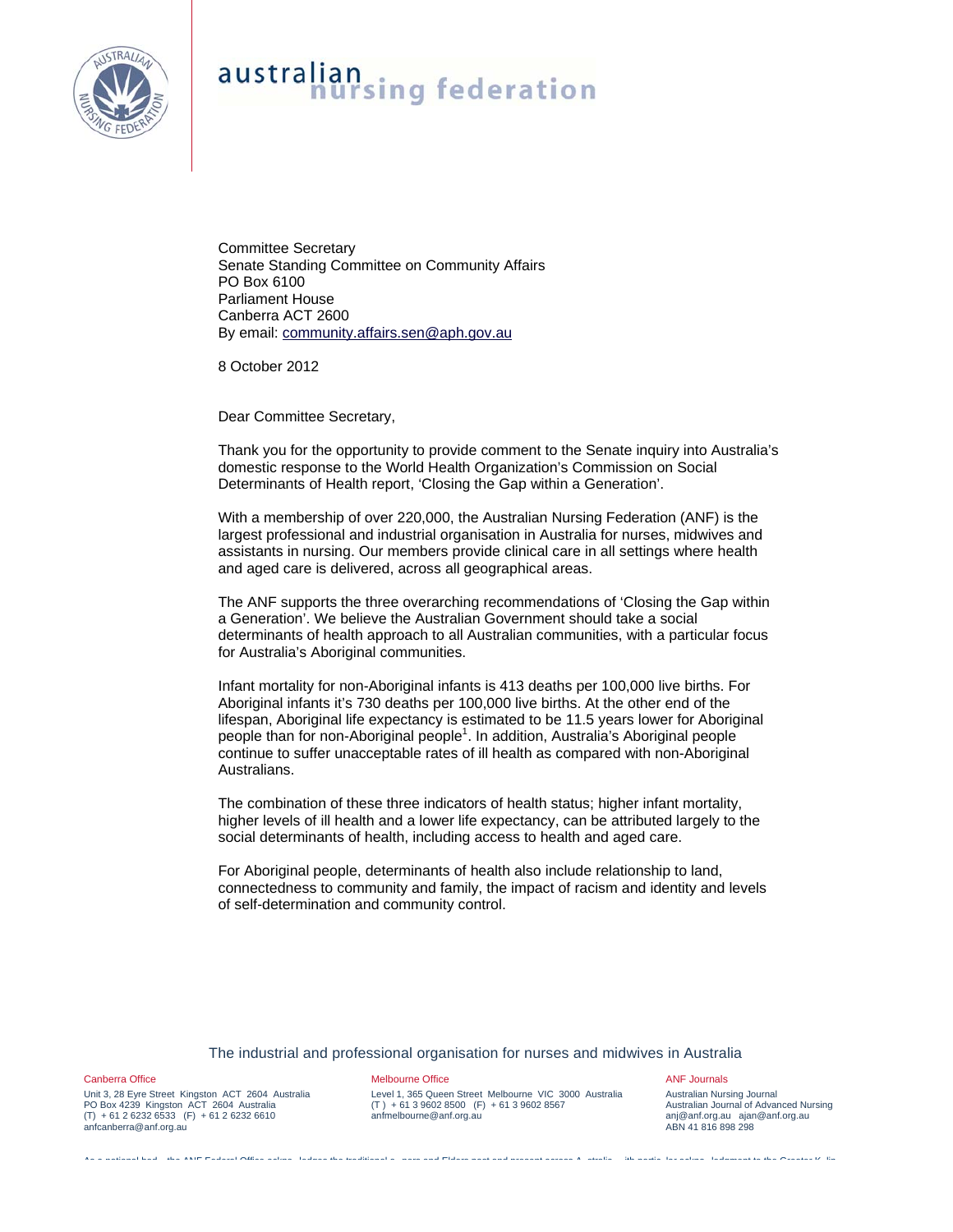

# WHO Overarching Recommendations

# 1 – Improve Daily Living Conditions

For many Aboriginal people, the quality of health services, nutrition, housing, schools, employment and community amenities are below the standard enjoyed by non-Aboriginal Australians.

The ANF supports the Federal Government's commitments to closing the gap in health outcomes through the COAG Closing the Gap initiatives. It also supports ongoing assessment of what works to improve daily living conditions in Aboriginal communities through the Australian Institute of Health and Welfare (AIHW) Closing the Gap Clearinghouse.

The ANF supports the work of organisations such as the Lowitja Institute, a research institute dedicated to evidence-based Aboriginal health research conducted collaboratively with Aboriginal organisations, academic institutions and government bodies, to inform the development of specific programs that will bring about positive health outcomes for Aboriginal communities.

The ANF also supports a collaborative approach in regards to the design and delivery of health services to Aboriginal communities, which deliver services that meet high standards and are culturally sensitive and appropriate.

## 2 – Tackle the Inequitable Distribution of Power, Money and Resources

Aboriginal people need to have equal access to health services, education, and employment opportunities that are designed and delivered collaboratively and are appropriate to their needs and desires.

The social determinants of health in regards to inequitable distribution of power have been addressed in research by the Lowitja Institute, which focussed on what constitutes empowerment. The research report says:

*Empowerment is a social action process promoting:* 

- *Participation of people and communities towards goals of increased individual and community control;*
- *Expanded choices and autonomy; and*
- *Improved quality of life and social justice.*

*Evidence is building that empowerment interventions should be the first step in initiatives aimed at helping people engage and benefit from health and other capacity building programs, and to take advantage of any reforms made within macro policy environments2 .*

## The industrial and professional organisation for nurses and midwives in Australia

As a national bod the ANF Federal Office ackno ledges the traditional o ners and Elders past and present across A stralia ith partic lar ackno ledgment to the Greater K lin

### Canberra Office

Unit 3, 28 Eyre Street Kingston ACT 2604 Australia PO Box 4239 Kingston ACT 2604 Australia  $(T) + 61 2 6232 6533 (F) + 61 2 6232 6610$ anfcanberra@anf.org.au

## Melbourne Office

Level 1, 365 Queen Street Melbourne VIC 3000 Australia (T ) + 61 3 9602 8500 (F) + 61 3 9602 8567 anfmelbourne@anf.org.au

#### ANF Journals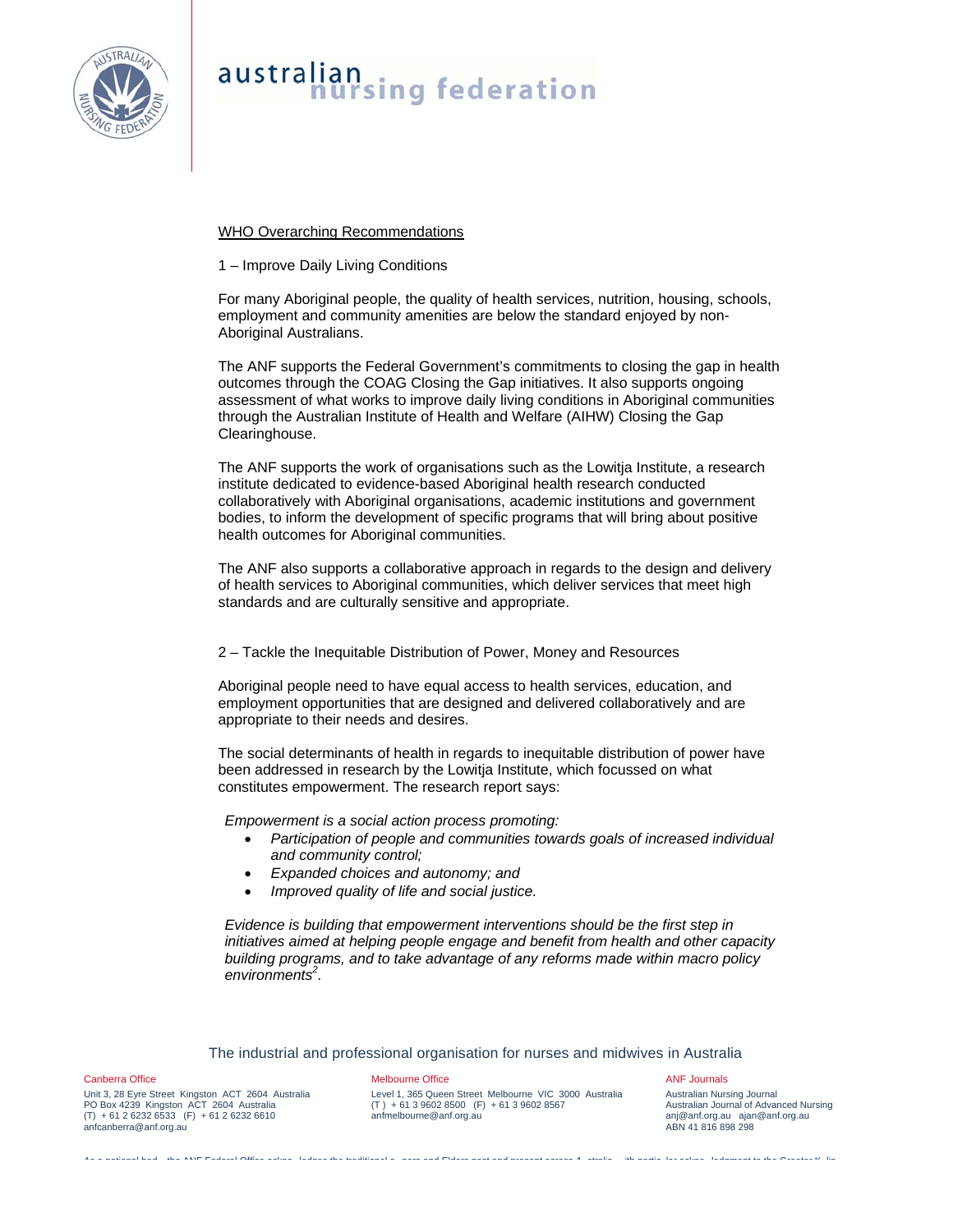

The research focussed on two projects, a Family Wellbeing Program and Men's Health Groups. It found that:

*…through promoting empowerment, wellbeing and social cohesion, participation in men's support groups and Family Well Being education programs may be saving financial outlays through:* 

- *Reduced expenditure on health and welfare;*
- *Lower rates of imprisonment; and*
- *Higher employment*

The ANF emphasises the need for the Australian Government to continue to fund and also to recognise and implement research findings from organisations such as the Lowitja Institute, where research priorities and projects are designed and undertaken collaboratively with Aboriginal researchers and communities.

3 – Measure and Understand the Problem and Assess the Impact of Action

Aboriginal disadvantage is well documented. While statistics representing disadvantage in Aboriginal communities are important, it is equally important to measure and document successes, and to understand why some programs work and others do not fully achieve their objectives.

These reasons may be related to cultural differences on the part of non-Aboriginal project designers and managers, and there needs to be awareness that cultural biases can interfere with outcomes. There should be mechanisms in place to monitor where and how these emerge and how they affect outcomes, in a genuinely collaborative process.

The ANF supports the continued improvement in capacity of the Aboriginal health care workforce and its ability to deliver health care which is well supported and culturally appropriate. In 2009 there were 1,605 employed nurses and midwives who identified themselves as Aboriginal<sup>3</sup>. In 2011 this number had increased to 2,212<sup>4</sup>.

## Conclusion

The ANF supports the rights of Aboriginal Australians to have access to quality health care that is available to non-Aboriginal Australians; access to education that allows Aboriginal Australians to practice and pass on their unique languages and culture and prepares them for participation in Australian society.

## The industrial and professional organisation for nurses and midwives in Australia

As a national bod the ANF Federal Office ackno ledges the traditional o ners and Elders past and present across A stralia ith partic lar ackno ledgment to the Greater K lin

Canberra Office

Unit 3, 28 Eyre Street Kingston ACT 2604 Australia PO Box 4239 Kingston ACT 2604 Australia  $(T) + 61 2 6232 6533 (F) + 61 2 6232 6610$ anfcanberra@anf.org.au

## Melbourne Office

Level 1, 365 Queen Street Melbourne VIC 3000 Australia (T ) + 61 3 9602 8500 (F) + 61 3 9602 8567 anfmelbourne@anf.org.au

### ANF Journals